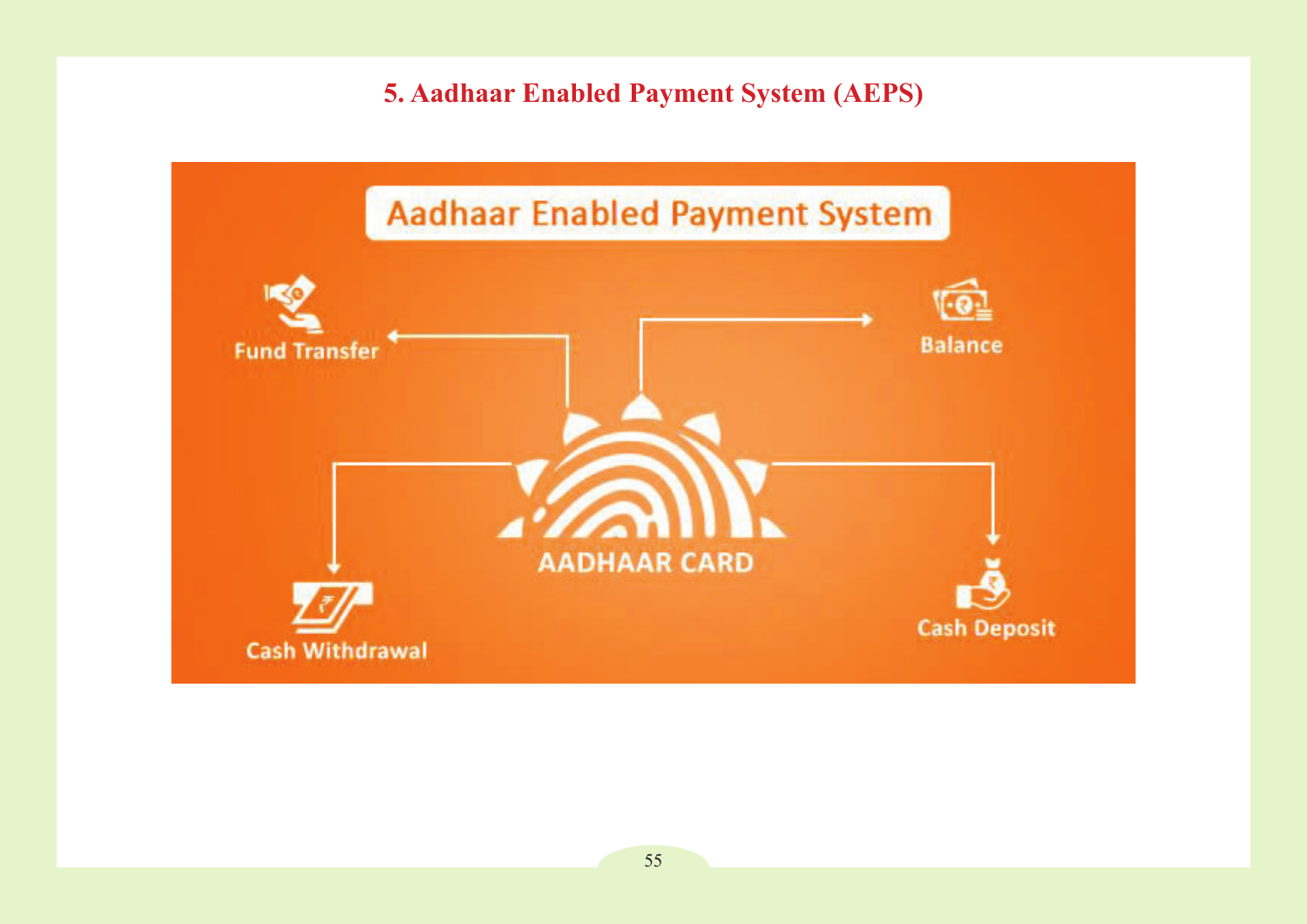# **5.1 Prerequisites**

|                          | Payer/Buyer |                                                                      | <b>Receiver(Merchant)</b> |                                                                               |
|--------------------------|-------------|----------------------------------------------------------------------|---------------------------|-------------------------------------------------------------------------------|
| <b>Smart Phone</b>       |             | Not Needed                                                           |                           | Not needed                                                                    |
| <b>Mobile App</b>        |             | Not Needed                                                           |                           | Not needed                                                                    |
| <b>Feature Phone</b>     |             | Not Needed                                                           |                           | Not Needed                                                                    |
| <b>Banking</b> /         |             | Not Needed. Required at the                                          |                           | Required for operating on AEPS MicroATM device.                               |
| <b>Business</b>          |             | Merchant's side                                                      |                           | Usually, merchant is the BC                                                   |
| Correspondent            |             |                                                                      |                           |                                                                               |
| <b>Bank Account</b>      |             | Money will be transferred from this<br>Payer's account               |                           | Money is transferred to Merchant's Bank Account                               |
| <b>Aadhaar</b>           |             | Aadhaar No is required                                               |                           | Merchant's Bank Account is to be mandatorily linked<br>to his Aadhaar Nunmber |
| <b>MMID / Other Code</b> |             | Not Required                                                         |                           | Not required                                                                  |
| <b>PIN</b>               |             | Not needed but can be required in<br>case of Card Based Transactions |                           | Not Needed                                                                    |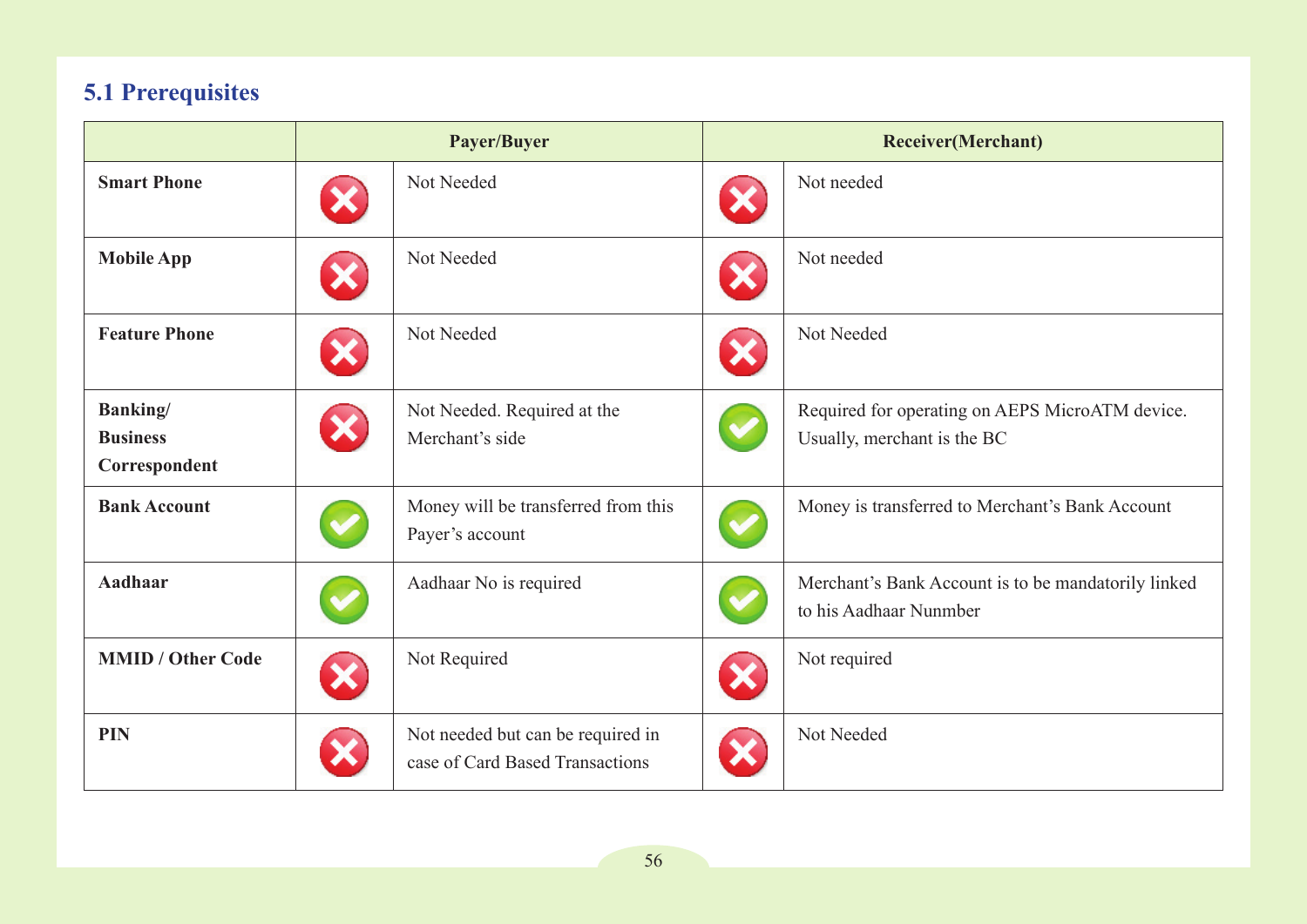|                                              | Payer/Buyer             |                                                                                                                                | <b>Receiver</b> (Merchant) |                                                                              |
|----------------------------------------------|-------------------------|--------------------------------------------------------------------------------------------------------------------------------|----------------------------|------------------------------------------------------------------------------|
| Aadhaar number<br>registered with Bank       |                         | Aadhaar No to be mapped to Bank<br>account for authentication                                                                  |                            | Merchant's Bank Account is to be mandatorily linked<br>to his Aadhaar Number |
| <b>Mobile Network</b>                        |                         | Not Needed                                                                                                                     |                            | Not Needed                                                                   |
| <b>Internet</b>                              |                         | Not Needed                                                                                                                     | ?                          | Optional. Can happen via PSTN or Mobile GSM<br>(SIM) also                    |
| Fingerprint/<br><b>RIS Scanner</b>           |                         | Not Needed                                                                                                                     |                            | Optional. Required for biometric authentication with<br>Aadhaar              |
| <b>Mobile number</b><br>registered with Bank | $\overline{\mathbf{3}}$ | Optional. If he wants to receive<br>alerts and confirmations for the<br>transactions, he will also then need a<br>mobile phone |                            | Not mandatory, but needed to get the receipts/ SMS                           |
| <b>AEPS ATM/</b><br><b>Micro ATMs</b>        |                         | Not Needed                                                                                                                     |                            | Needed to initiate payments using Aadhaar no,<br>fingerprint scanner         |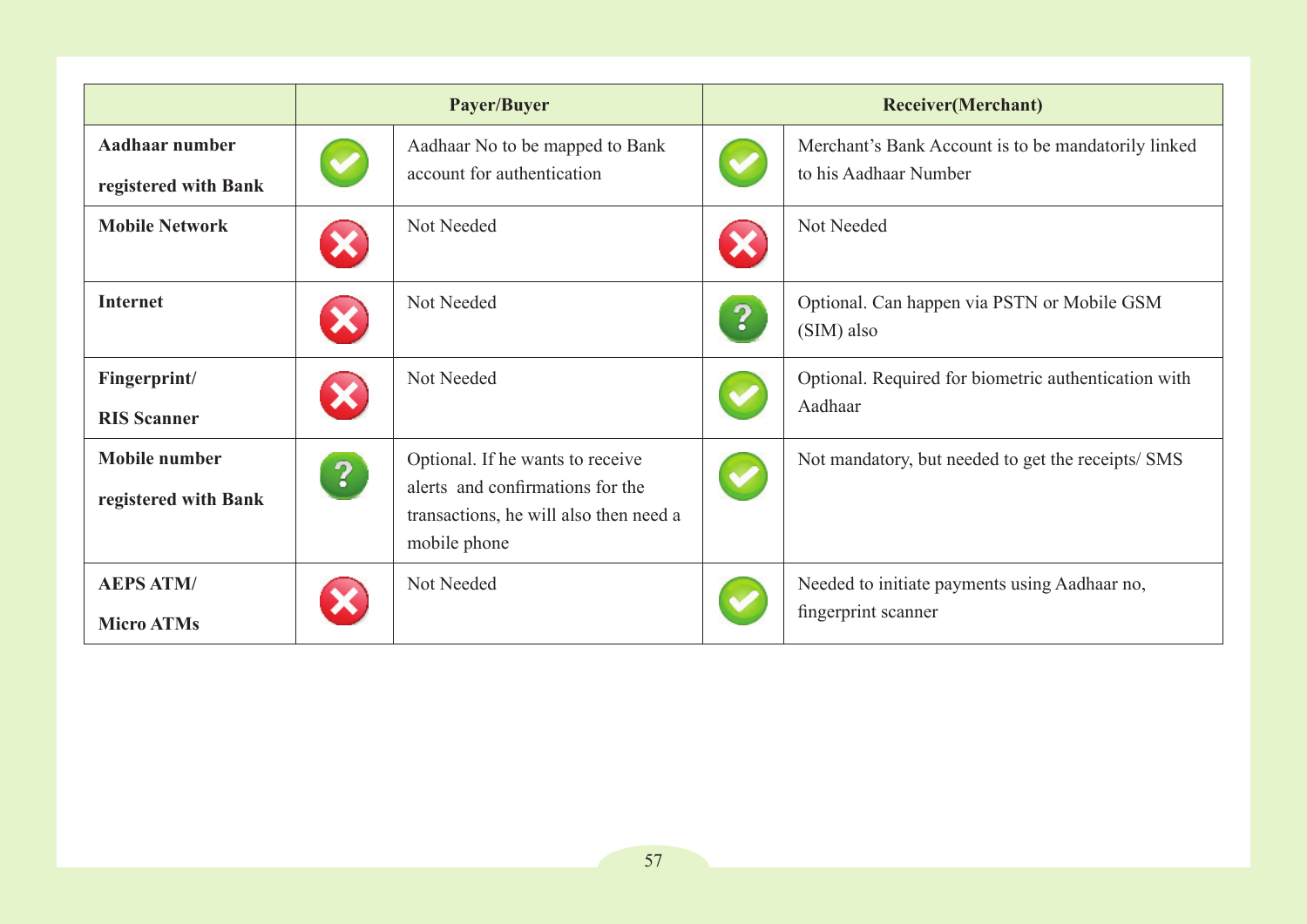# **5.2 Steps Involved**

# **5.2.1 For Transactions**

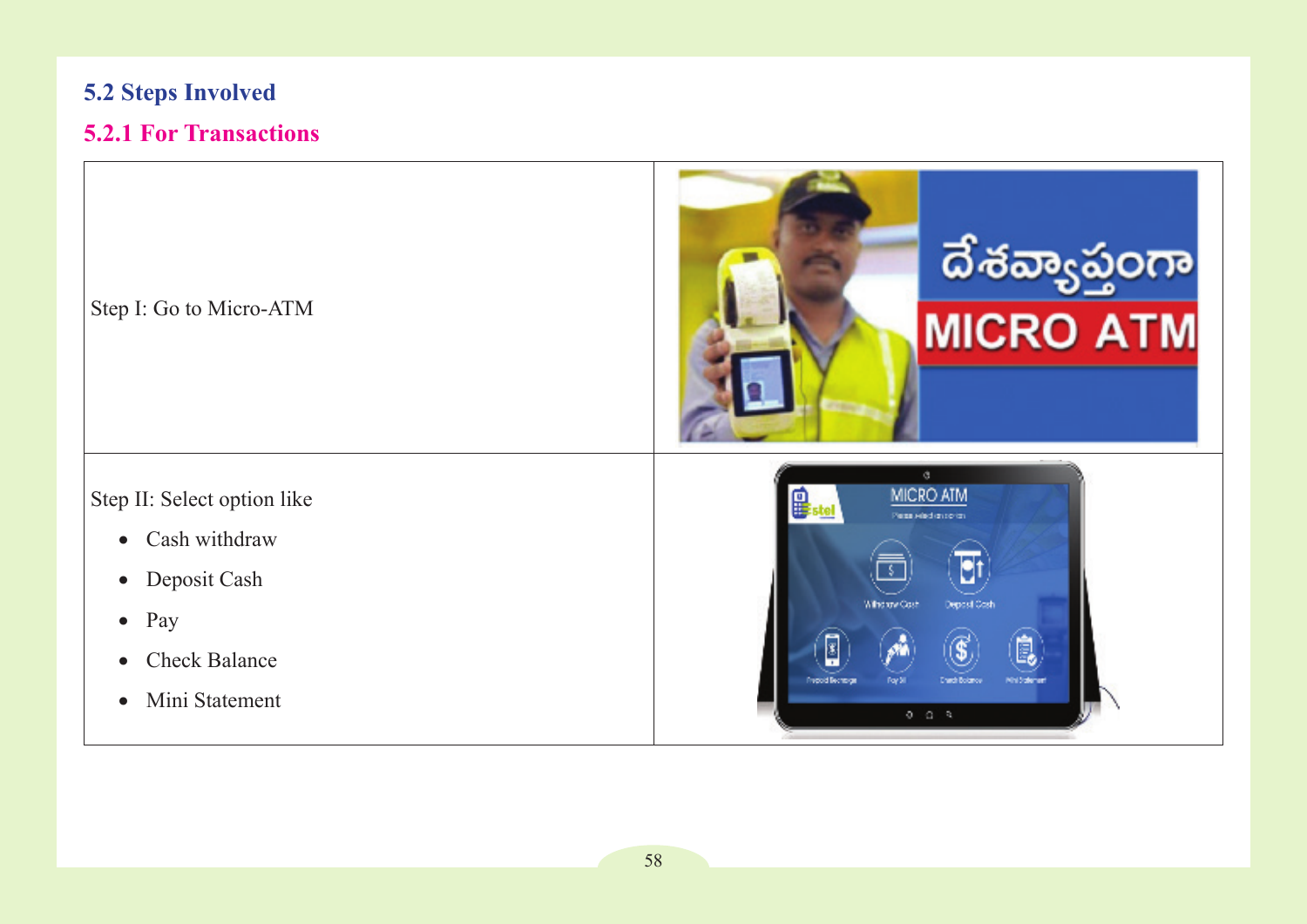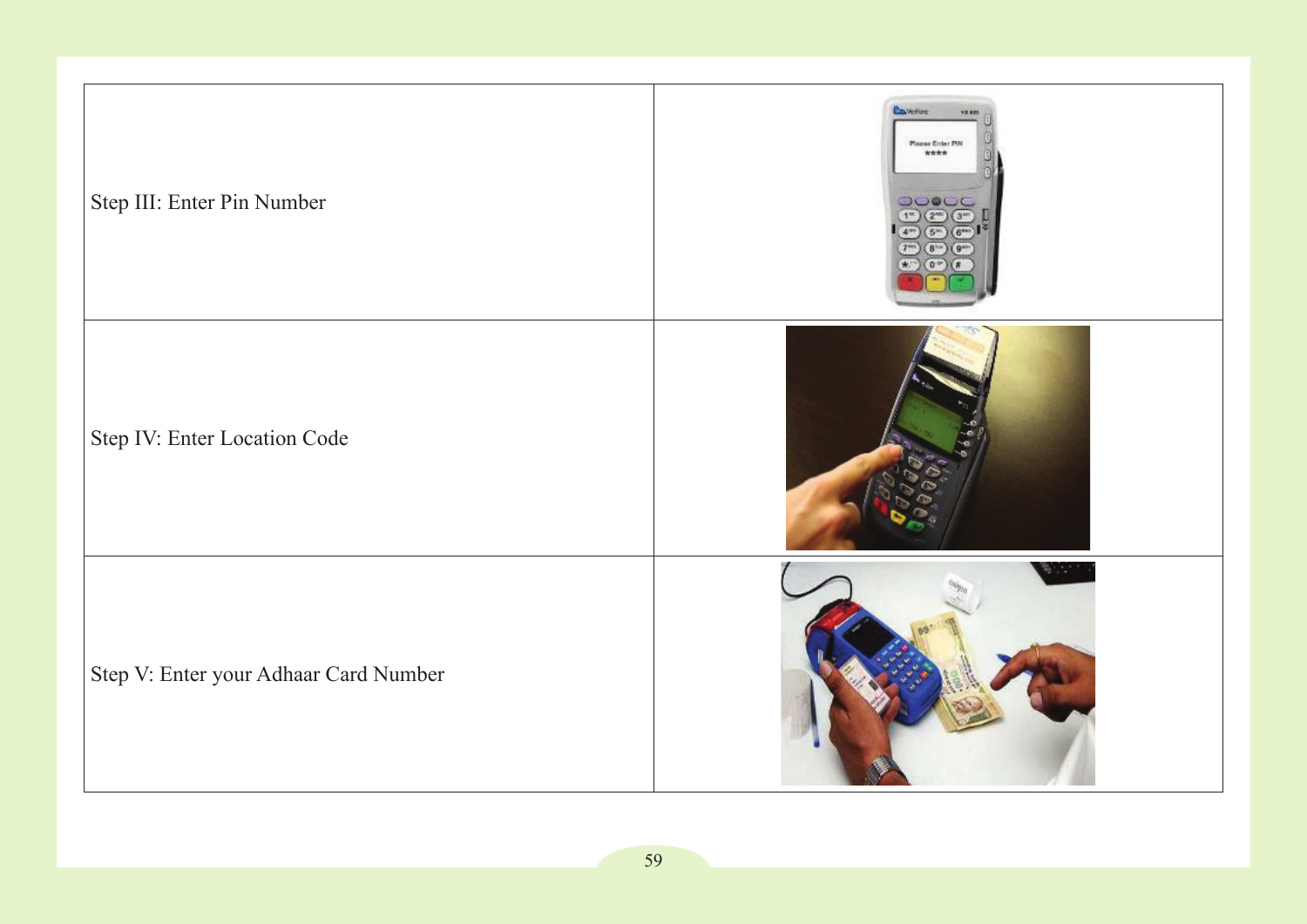| Step VI: Scan your finger print               |                                                                                                                              |  |  |
|-----------------------------------------------|------------------------------------------------------------------------------------------------------------------------------|--|--|
| Step VI: See 'Transaction Successful' message |                                                                                                                              |  |  |
| Collect Receipt                               | $\Box$ DX<br><b>TRANSACTION COMPLETE</b><br>YOUR TRANSACTION IS SUCCESFULLY COMPLETE<br>PLEASE COLLECT YOUR CASH AND RECEIPT |  |  |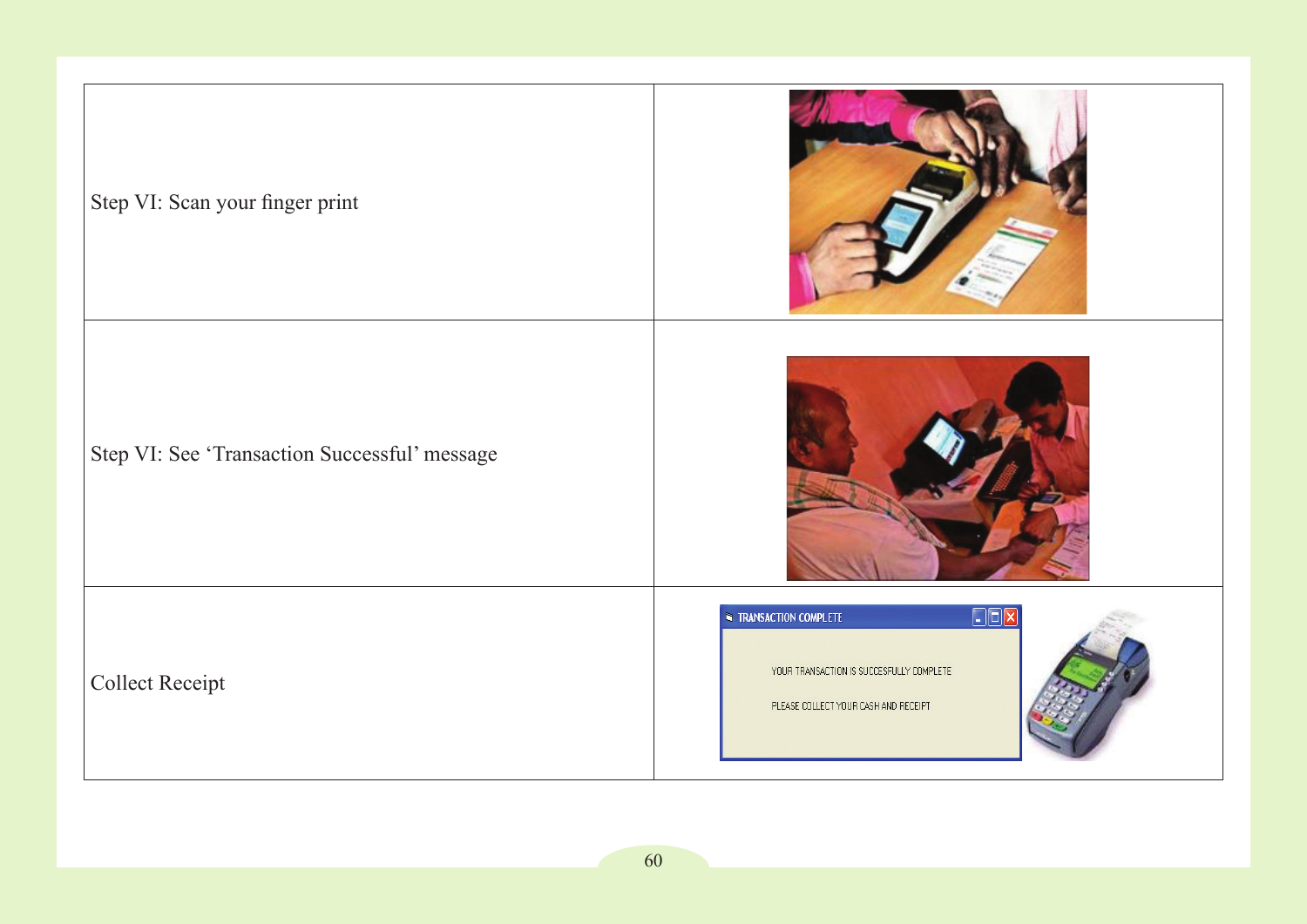# **5.3 Frequently Asked Questions on AEPS**

# **Q) What is AEPS?**

AEPS is a new payment service offered by the National Payments Corporation of India to banks, financial institutions using 'Aadhaar'. AEPS stands for 'Aadhaar Enabled Payment System'.

# **Q) How does AEPS work?**

Aadhaar Enabled Payment System (AEPS) is a bank led model, which allows online financial inclusion transaction at Micro-ATM through the Business correspondent of any bank using the Aadhaar authentication. This system is designed to handle both ONUS and OFFUS requests seamlessly in an effective way by enabling authentication gateway for all Aadhaar linked account holders.

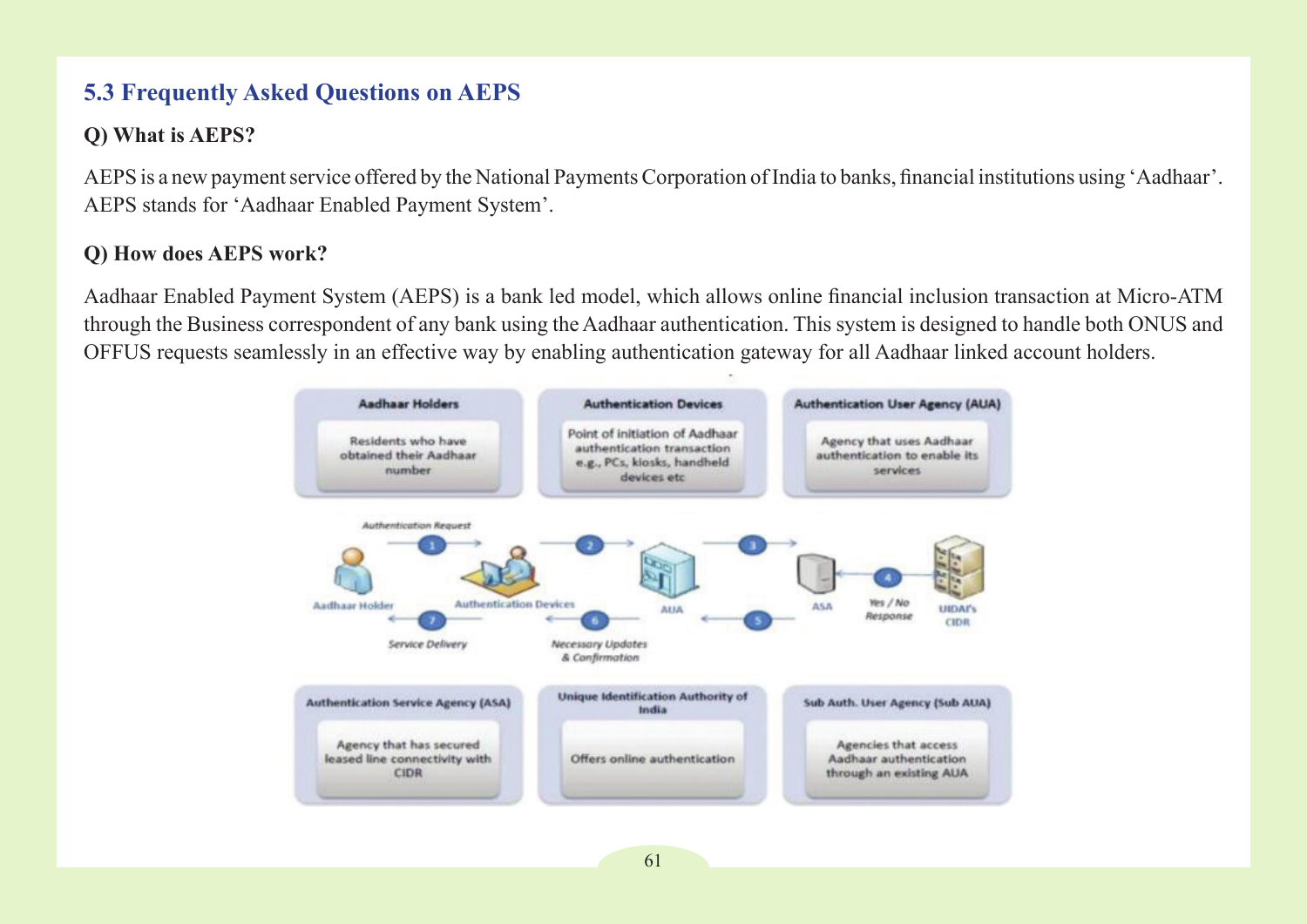## **Q) What is Aadhaar?**

Aadhaar is a unique identification number issued by the Unique Identification Authority of India (UIDAI) to any resident of India.

## **Q) Can any customer be a part of AEPS?**

Any resident of India holding an Aadhaar number and having a bank account may be a part of the Aadhaar Enabled Payment System.

## **Q) Does the customer needs to have a bank account for availing AEPS?**

Yes, the customer needs to have a bank account for availing AEPS.

## **Q) What is the process for enabling AEPS?**

Customer should have an Aadhaar (Unique ID as issued by UIDAI) number linked with any bank account (bank should be a part of AEPS network) where customer has an account. The registration process shall be as per the procedures laid down by the bank providing AEPS service.

### **Q) Is the beneficiary customer also required to register for AEPS?**

No.

# **Q) Can AEPS happen within which accounts?**

AEPS only support transactions between Aadhar linked Bank Acounts.

### **Q) What is a Business Correspondent (BC)?**

Business Correspondent (BC) is an approved Bank Agent providing basic banking service using a MicroATM (terminal) to any bank customer wishing to avail their bank BC service.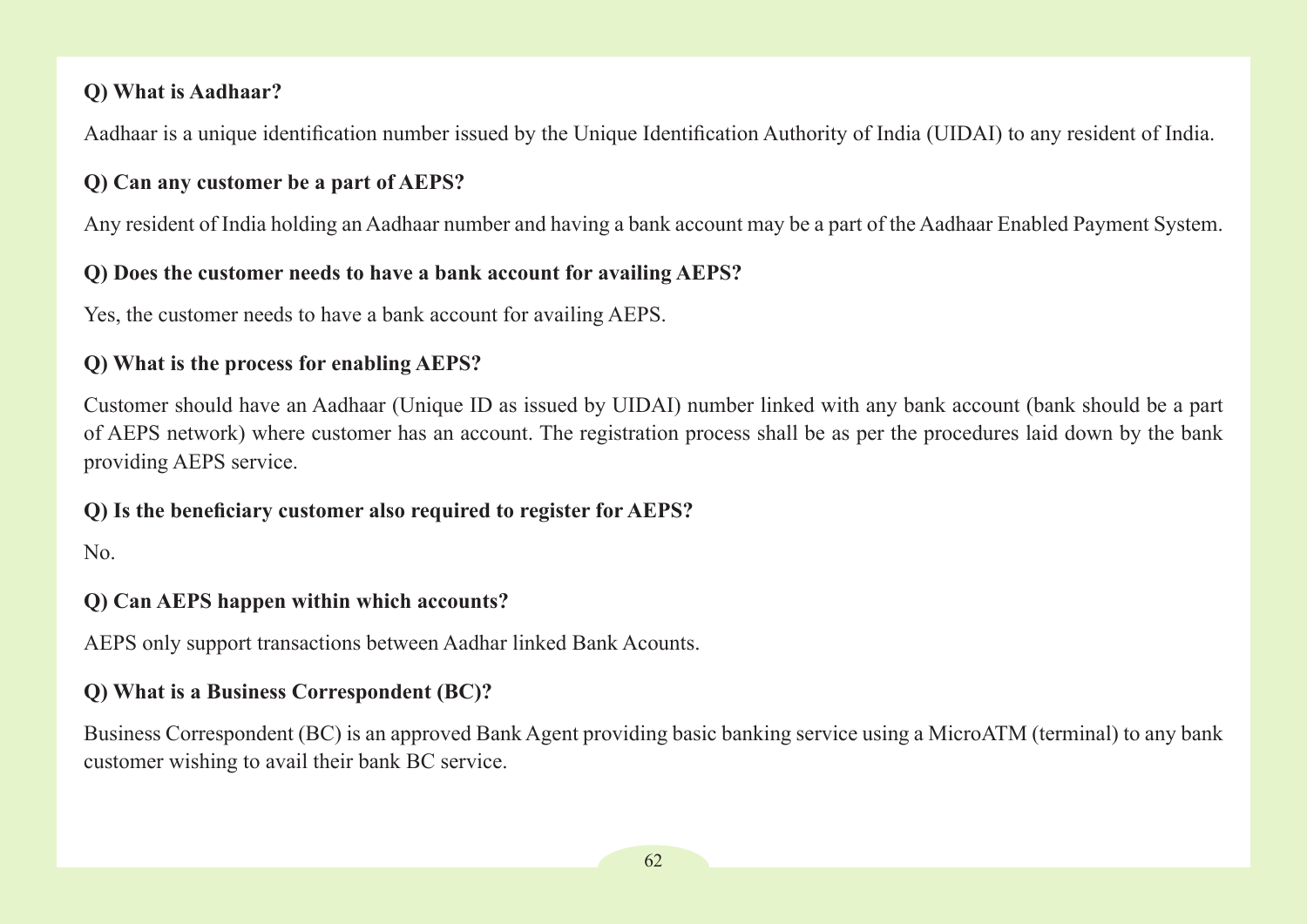# **Q) What are the transactions supported by AEPS?**

Four types of transactions are supported by AEPS.

- $\checkmark$  Balance Enquiry
- Cash Withdrawal
- $\checkmark$  Cash Deposit
- Fund Transfer

# **Q) What is required for transacting via AEPS?**

Aadhaar No., Bank's IIN, Fingerprint and Aadhaar No. of beneficiary

# **Q) What is an IIN?**

IIN is a six digit number which identifies your Bank with which you have mapped your Aadhaar number.

# **Q) Can a customer link more than one account to the same Aadhaar Number?**

Yes. The customer can link the same Aadhaar number to more than one account subject to bank offering that feasibility. However, only one account per customer in the bank will be the primary Aadhaar linked bank account into which all respective AEPS transactions will be effected.

### **Q) Is there any limit on the value of transactions in AEPS?**

Aadhaar based accounts would be opened on the basis of simplified KYC guidelines. The bank with which you have linked your Aadhaar Number would set the appropriate limit per transaction or in a given day.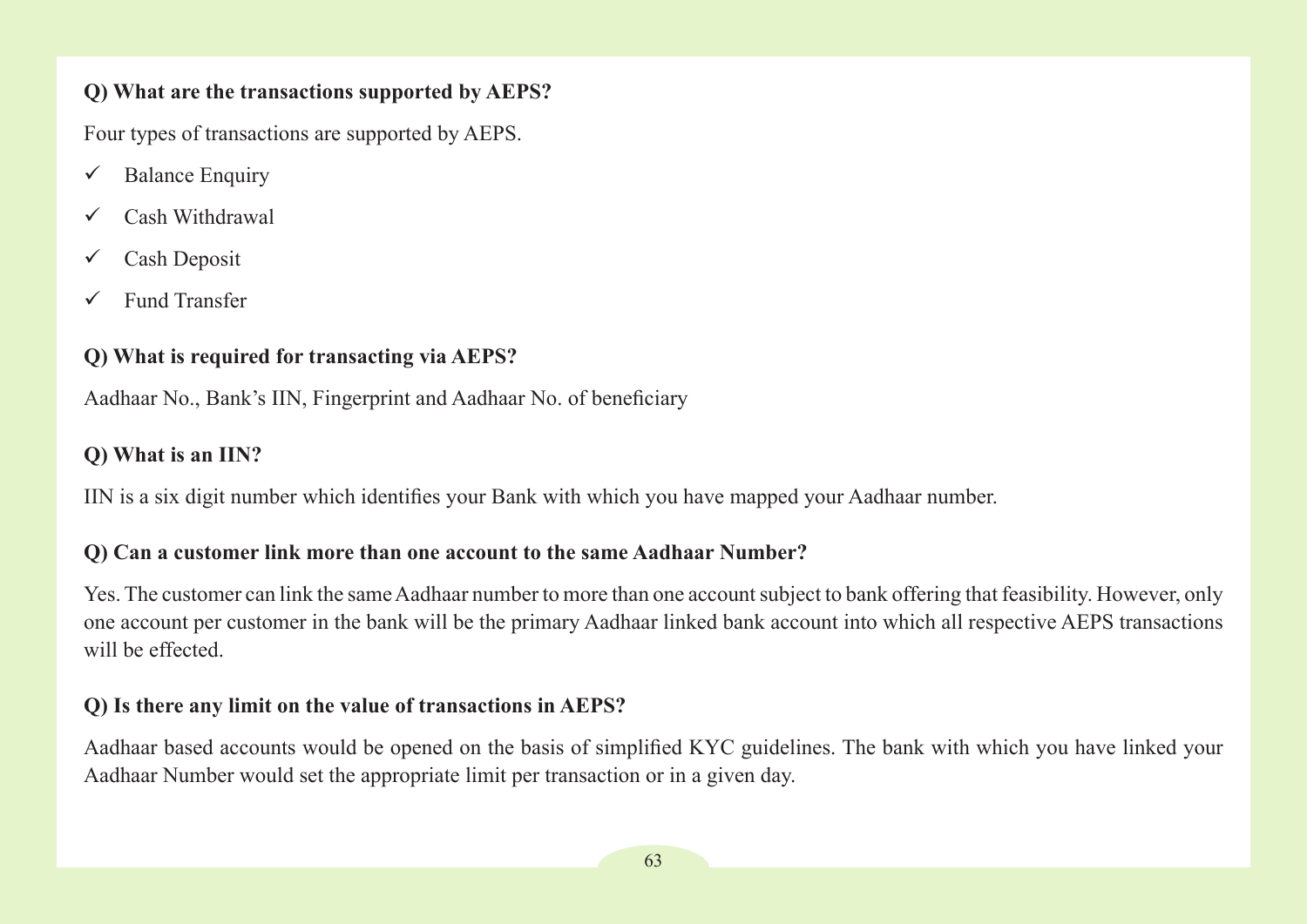### **Q) How are the Customer's IIN & Aadhaar Number added in the respective fields on the MicroATM terminal?**

At the MicroATM Terminal, the customer has two options. He can either manually input the required information in the respective fields or he can swipe a RuPay ATM & MicroATM card with Aadhaar number that would extract the relevant data from card and present for further transaction processing.

# **Q) What is POS?**

A Point of Sale-PoS device is used to facilitate customers to make Cash Deposit, Cash Withdrawal, Fund Transfer and Balance Enquiry. The POS device may be a MicroATM.

#### **Q) What is Mobile Based PoS?**

The mobile has an Application that allows customers to enter the customer and transaction details. The mobile is linked to the printer-cum-scanner through Bluetooth which scans the fingerprint data put in by the customer. When the transaction is completed, the customer receives a transaction receipt stating the finality status.

### **Q) What is a POS based Model?**

This model has an in-built keypad, printer and scanner. The customer can enter their details using the keypad and verify the same on the screen. They can place their finger on the scanner and accept the receipt upon successful completion of the transaction.

### **Q) When does the settlement happen?**

The cutover of AEPS transactions happens to 23:00 hours each day. All transactions before this time are included in the settlement for that particular day.